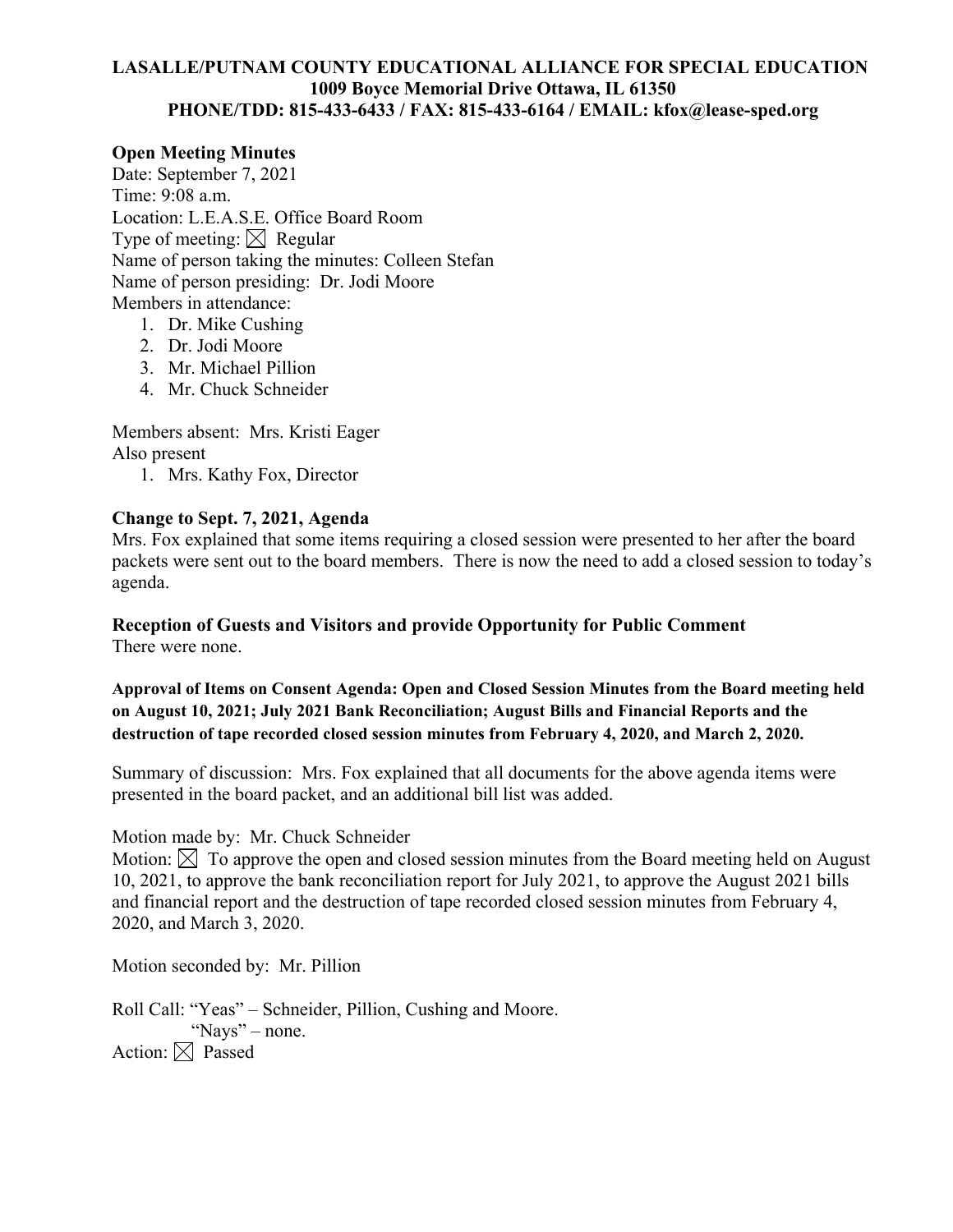## **Agenda item: Approve the annually required resolution on banks used as LEASE depositories**

Summary of discussion: Mrs. Fox shared that this is an annual requirement to approve depositories for funds. We have been happy with LaSalle State Bank..

Motion made by: Dr. Cushing

Motion:  $\boxtimes$  to adopt the following resolution:

- WHEREAS L.E.A.S.E. auditors and Article 8, Paragraph 7 of the Illinois School Code require school boards to designate one or more banks or savings and loan associations situated in the State of Illinois as depositories for school funds, therefore be it . . .
- RESOLVED that the LaSalle State Bank of LaSalle be designated as depositories for L.E.A.S.E. and Circuit Breaker School funds.

Motion seconded by: Mr. Pillion

Roll Call: "Yeas" – Cushing, Pillion, Moore and Schneider. "Nays" – none. Action:  $\boxtimes$  Passed

## **Agenda item: Approve upon second reading of updated/new Policies:**

Summary of discussion: Ms. Chapman stated that there are no changes from last month. The following are the updated/new policies presented for approval: 2:10 *Special Educe Alliance Governance*; 2:130 *Board-Director Relationship*; 2:240 *Governing Bodies Policy Development*; 2:260 *Uniform Grievance;* 2:265 *Title IX Harassment;* 5:10 *Equal Employment Opportunity and Minority Recruitment;* 5:20 *Workplace Harassment;* 6:235 *Access to Electronic Networks*; 6:255 *Assemblies and Ceremonies*; 6:260 *Complaints about Curriculum, Instructional Materials, and Programs;* 7:180 *Bullying, Intimidation and Harassment and* 7:280 *Communicable and Chronic Infectious Disease* 

Motion made by: Mr. Schneider

Motion:  $\bowtie$  to approve upon second reading of updated/new policies: 2:10 *Special Educe Alliance Governance*; 2:130 *Board-Director Relationship*; 2:240 *Governing Bodies Policy Development*; 2:260 *Uniform Grievance;* 2:265 *Title IX Harassment;* 5:10 *Equal Employment Opportunity and Minority Recruitment;* 5:20 *Workplace Harassment;* 6:235 *Access to Electronic Networks*; 6:255 *Assemblies and Ceremonies*; 6:260 *Complaints about Curriculum, Instructional Materials, and Programs;* 7:180 *Bullying, Intimidation and Harassment and* 7:280 *Communicable and Chronic Infectious Disease*

Motion seconded by: Dr. Cushing

Roll Call: "Yeas" – Schneider, Cushing, Moore and Pillion. "Nays" – none. Action:  $\boxtimes$  Passed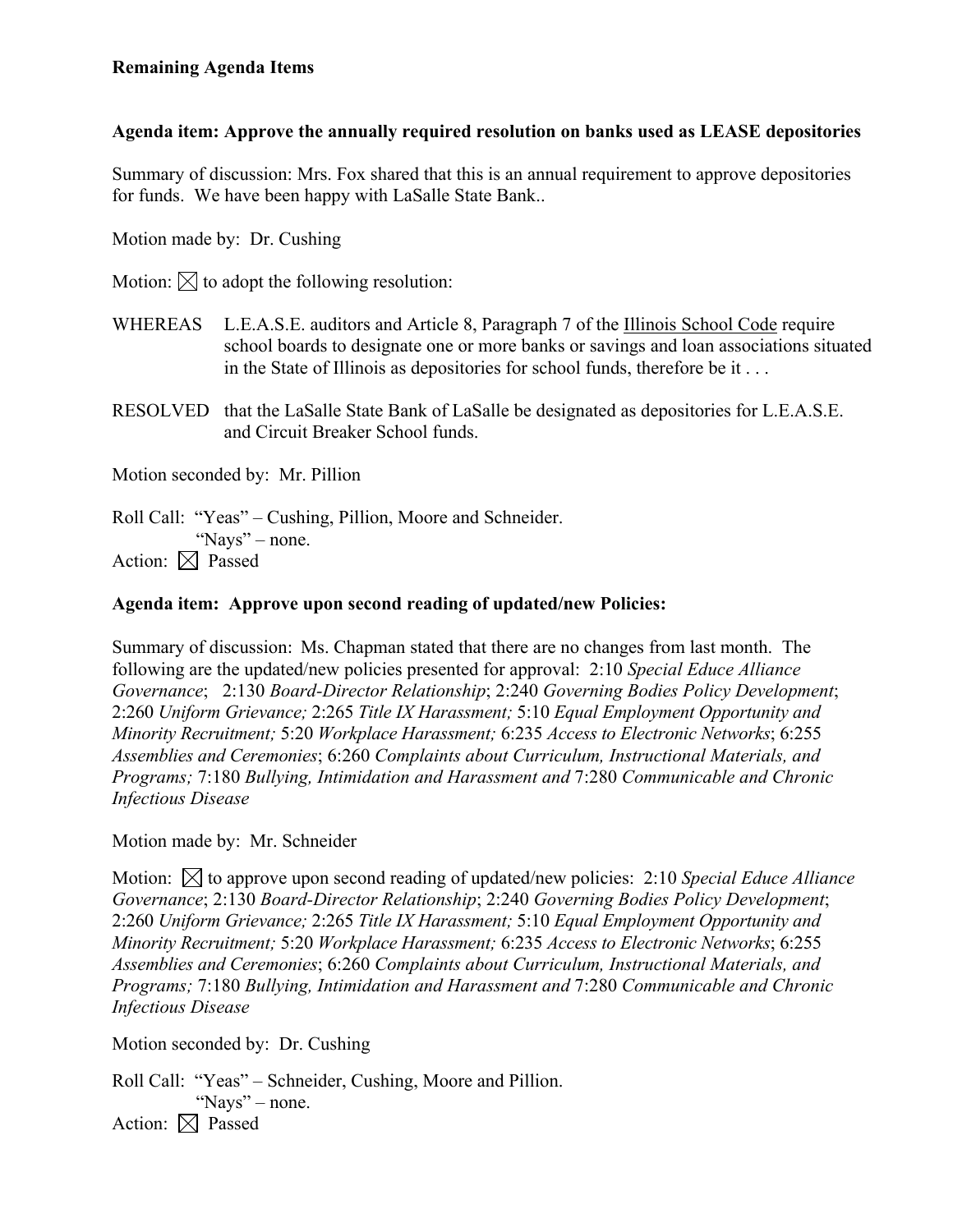## **Agenda item: Approve the L.E.A.S.E. 2020-2021 audit for required distribution**.

Summary of discussion: Mrs. Fox reported that we did receive a positive, clean audit report, with no significant deficiencies, material weaknesses, or instances of non-compliance. There were a couple of findings noted, such as not having someone on staff that can complete the financial statements and related disclosures to meet GASB standards. This is a very common finding and is mentioned every year. There was also a concern with the Medicaid Flow through account. This account appeared to have been significantly overspent. The budgeted amount was \$450,000 and the flow-through dollars for the audit year were 1.3 million. This then made it appear that our budget was over spent by \$25,000.

Motion made by: Mr. Schneider

Motion:  $\boxtimes$  To approve the L.E.A.S.E. 2020-2021 audit for required distribution

Motion seconded by: Mr. Pillion

Roll Call: "Yeas" – Schneider, Pillion, Cushing and Moore "Nays" – none. Action:  $\boxtimes$  Passed

## **Agenda item: Approve contract for Marco Technologies**

Summary of discussion: Mrs. Fox explained that this contract is a new, combined contract with Marco Technologies for printing and copying that eliminates the overage charges we were paying with our current contract. Overage charges can add up to over \$1300 per year. The new, proposed contract will include both the L.E.A.S.E. central office, along with C.B.S. Mrs. Fox further informed the board that all copy machines installed will be new.

Motion made by: Dr. Cushing

Motion:  $\boxtimes$  to approve the new contract from Marco Technologies for copying services

Motion seconded by: Mr. Pillion

Roll Call: "Yeas" – Cushing, Pillion, Moore and Schneider. "Nays" – none. Action:  $\boxtimes$  Passed

## **Agenda item: Approve contract for Orientation and Mobility Services for FY22**

Summary of discussion: Mrs. Fox explained that the board is presented a contract for approval for O & M services performed by JulieYglesias. Ms. Yglesias will continue to work for L.E.A.S.E. districts in the area of Orientation and Mobility at the rate of \$72.80 per hour. Mrs. Fox also told the board that Ms. Yglesias has been with L.E.A.S.E. for three years.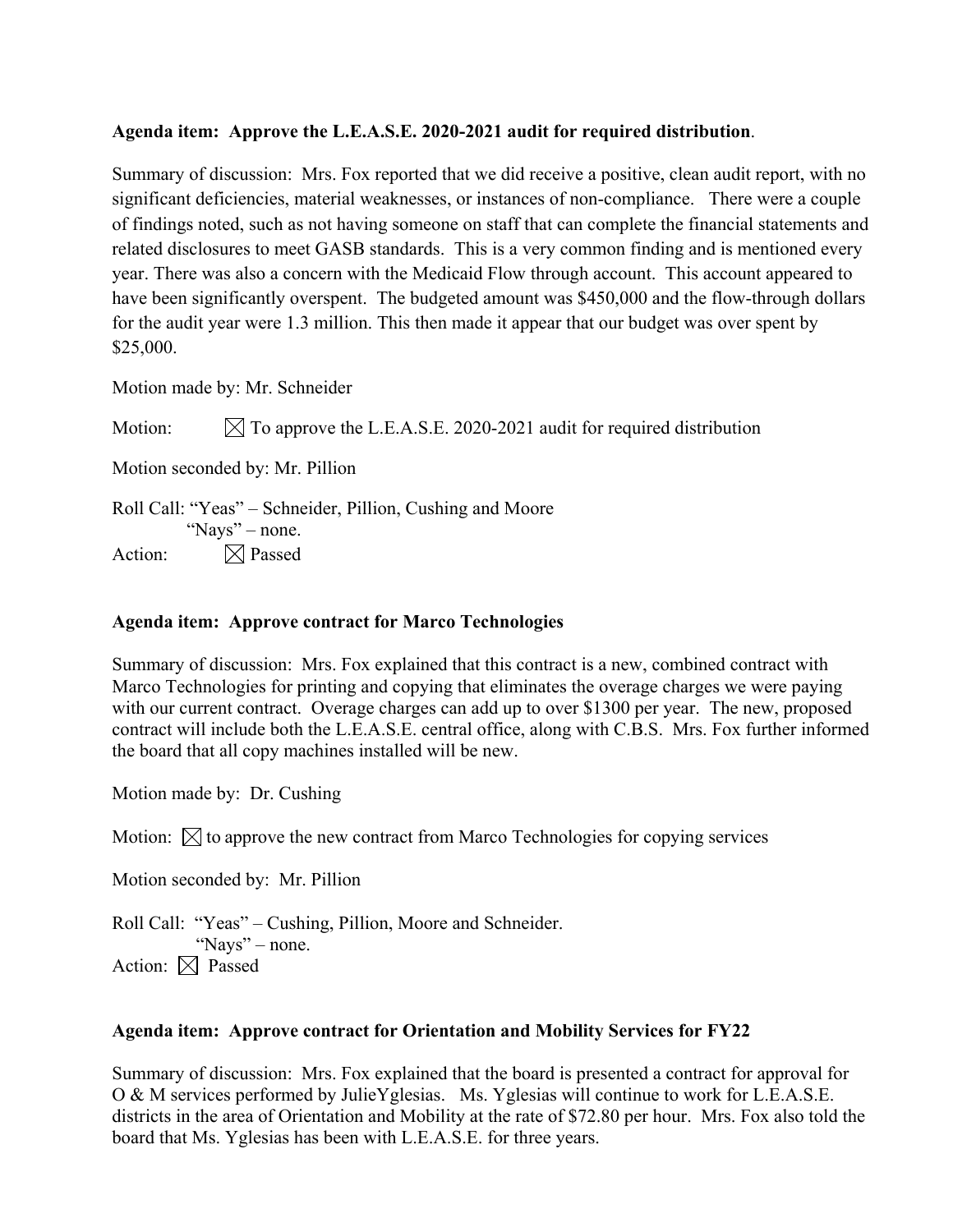Motion made by: Mr. Pillion

Motion:  $\boxtimes$  to approve the new contract for Orientation and Mobility services for FY 22

Motion seconded by: Mr. Schneider

Roll Call: "Yeas" – Cushing, Pillion, Moore and Schneider. "Nays" – none. Action:  $\boxtimes$  Passed

#### **Motion to Adjourn to Closed Meeting**

Date: September 7, 2021 Time: 9:19 a.m. Location: L.E.A.S.E. Office Board Room Motion made by: Dr. Cushing And seconded by Mr. Pillion Roll Call: "Yeas" – Cushing, Pillion, Moore and Schneider "Nays" - none

To adjourn to closed meeting to discuss:

The appointment, employment, compensation, discipline, performance, or dismissal of specific employees of the Alliance or legal counsel for the Alliance, including hearing testimony on a complaint lodged against an employee or against legal counsel for the Alliance to determine its validity.

Roll Call: "Yeas" – Schneider, Pillion, Eager and Moore "Nays" – none.

Actions:  $\boxtimes$  Passed

Time of adjournment of closed meeting and return to open meeting: 9:33 a.m.

#### **Motion to Return to Open Meeting**

Motion made by: Mr. Schneider Motion:  $\boxtimes$  To return to Open Meeting And seconded by: Mr. Pillion

Roll Call "Yeas" – Schneider, Pillion, Cushing and Moore "Nays" – none.

Action:  $\boxtimes$  Passed

#### **Information Items**

#### **C.B.S. monthly report**

Mrs. Fox reported that Ms. Salazar's Circuit Breaker School report is included in the packet. Mrs. Fox informed the board that the school year started out with a few issues, such as very hot temperatures, wearing masks with these warm temperatures and bussing problems. All bussing issues have been resolved. It was reported that ODRs and behavior stats are still similar to what the school experienced in 2019. Mrs. Fox also told the board that she and Mrs. Salazar are completing the Esser 3 grant.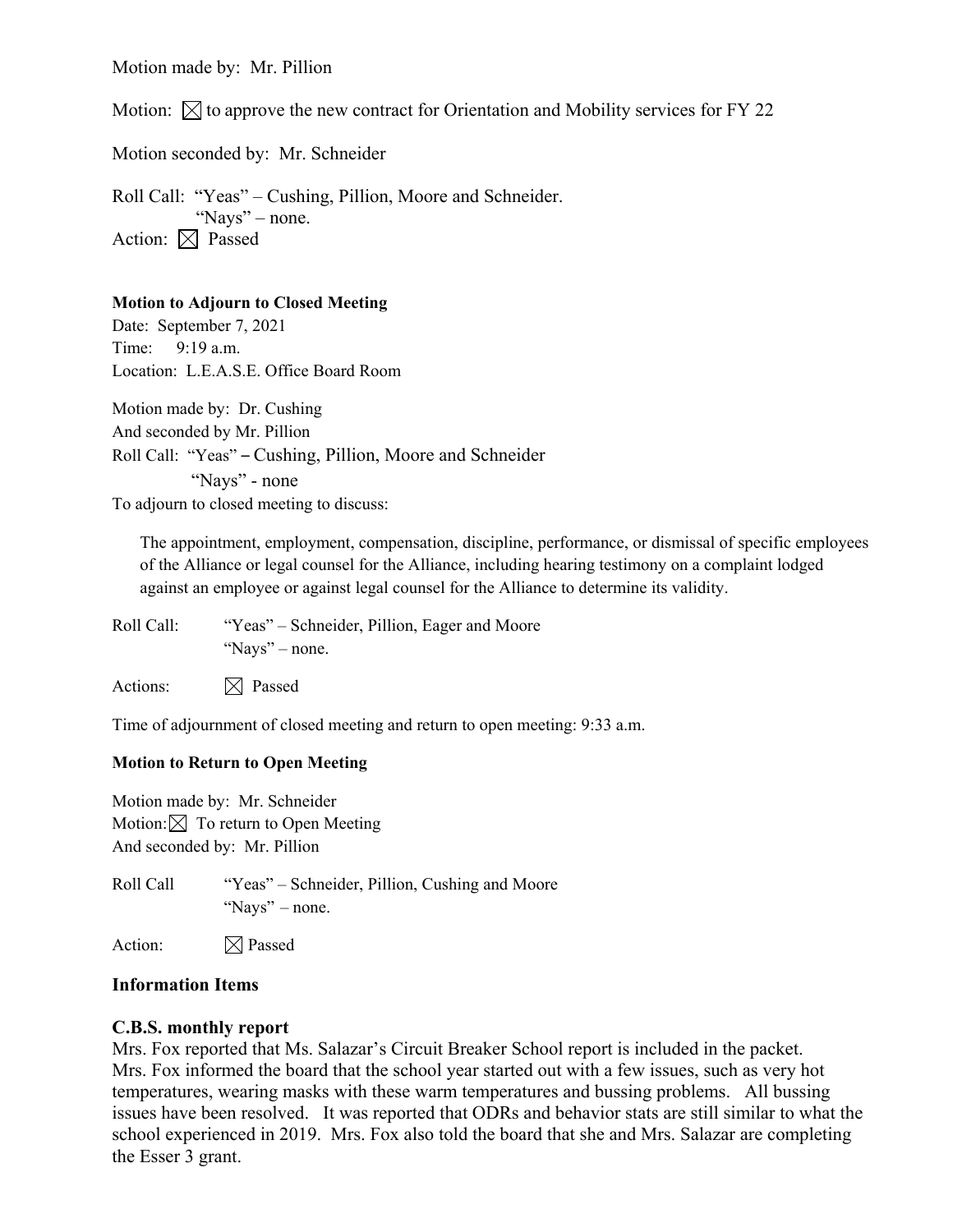Mrs. Fox announced that all staffing positions at C.B.S. have been filled, with two new teachers this year, along with a new para-professional. There is room at the school for additional students.

## **Review of updated/new procedures**

Mrs. Fox explained that the following procedures/exhibits have been added or updated to align with the policy change. There are six updated procedures and one new exhibit: 1:20 AP1 *Checklist for Intergovernmental Agreement;* 5:30 AP2 *Investigations;* 5:40 AP1 *Communicable and Chronic Infectious Disease;* 5:170 *Copyright Compliance;* 6:235 AP1 *Acceptable Use of Electronic Networks;* 6*:*250 AP1 *Resource Persons and Volunteers: Screening;* 7:345 AP1, E4 (NEW) *Notice of Parent Rights Regarding Student Covered Information.*

## **Report on the status of qualified personnel in the Cooperative and an overview of staff members holding new positions for the 2021-2022 school year.**

Mrs. Fox reported that there have been 67 special education position changes within the cooperative and gave a verbal report on this. Mrs. Fox did say that there were 62 changes last year at this time.

## **Report on Circuit Breaker School Annual School Safety Review**

The annual safety meeting was completed at Circuit Breaker School on August 25, 2021. There were no changes from the previous year. Mrs. Fox informed the board that drills have been scheduled, along with trainings, such as CPR.

## **COVID-19 Protocol Update**

Mrs. Fox told the board the she is following all CDC COVID guidelines and procedures. Mrs. Fox also reported the number of staff that would need to be tested weekly staring September 20, 2021. Discussion was held on trying to find testing locations for staff that can't test at schools.

New COVID remote protocols are established and Jayme is working on meeting those requirements. Mrs. Fox told the board that C.B.S. would most likely "stream" into classroom lessons should going to remote learning occur again.

# **V.O.I.C.E./legislative, legal, Medicaid, I.S.B.E. and L.E.A.S.E. initiatives update**

Mrs. Fox said that she has completed an on-line training regarding Medicaid. There is now a change to the way we list employees in PGC for Medicaid. Previously, we always listed L.E.A.S.E. employees providing direct services in that district in PCG with the district. Moving forward, this can no longer be done. If staff are paid by L.E.A.S.E., then the staff member must be listed on the L.E.A.S.E. roster. Any refund would come off the bill at the end of the year due to L.E.A.S.E. receiving the Medicaid funds. Mrs. Fox announced that this change will impact the procedures that our bookkeeper currently uses.

## **Non-Agenda Items**

Dr. Jodi Moore explained that her district, Leland Dist. #1, may possibly leave the cooperative in 2024. There is a possible consolidation involving Leland and another district. Notice of leaving the L.E.A.S.E. co-op would need to be submitted by this December of 2021. Dr. Moore stated that if the consolidation doesn't go through, Leland Dist. #1 will stay with L.E.A.S.E. Mrs. Fox will get guidance from our attorney on this issue.

## **Approval of Motion to Adjourn**

Motion made by:  $\boxtimes$  Mr. Pillion Motion: to adjourn the September 7, 2021, executive committee meeting